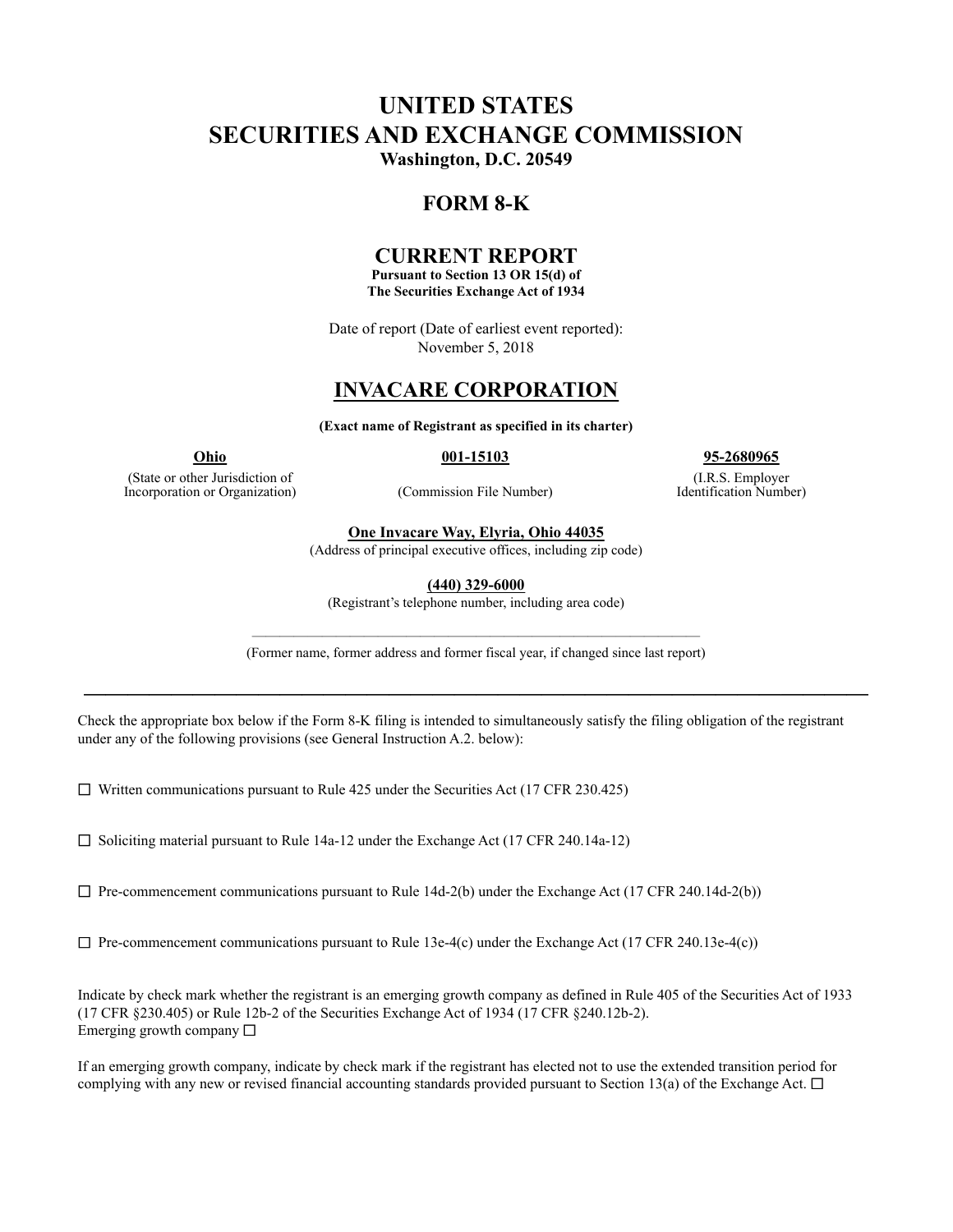# **Item 2.02. Results of Operations and Financial Condition.**

On November 5, 2018, the Company issued a press release regarding its financial results for the three and nine months ended September 30, 2018. The press release is furnished herewith as Exhibit 99.1.

The attached press release contains certain non-GAAP financial measures, which are further described therein. In the press release, the Company has provided a reconciliation of the non-GAAP financial measures to the most directly comparable GAAP financial measure.

# **Item 9.01. Financial Statements and Exhibits.**

(d) Exhibits.

Exhibit Number Description of Exhibit

99.1 Press Release, dated November 5, 2018, regarding financial results for the three and nine months ended September 30, 2018.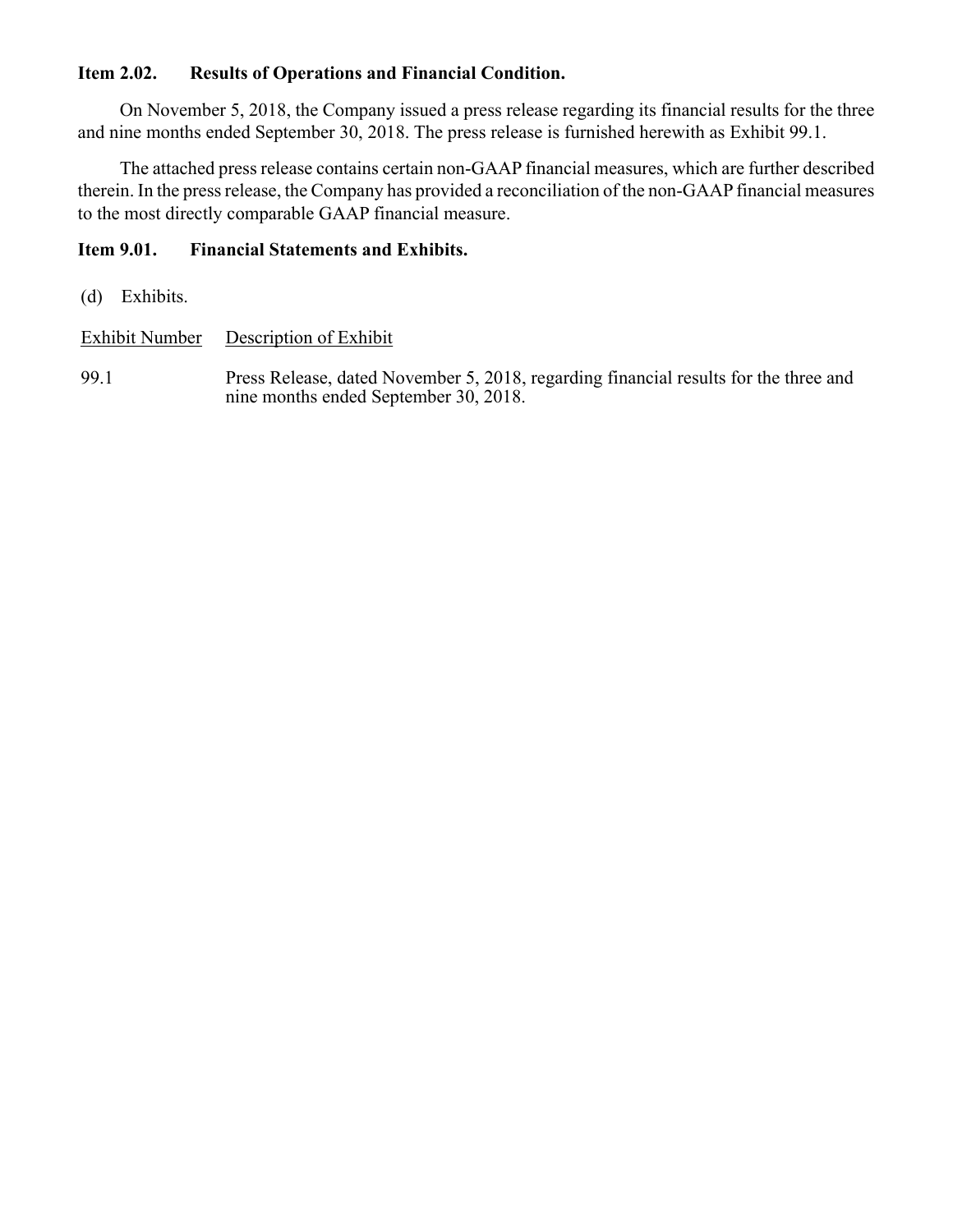# SIGNATURE

Pursuant to the requirements of the Securities Exchange Act of 1934, as amended, the registrant has duly caused this report to be signed on its behalf by the undersigned hereunto duly authorized.

# INVACARE CORPORATION

(Registrant)

Date: November 5, 2018

| By:    | /s/ Kathleen P. Leneghan                          |
|--------|---------------------------------------------------|
| Name:  | Kathleen P. Leneghan                              |
| Title: | Senior Vice President and Chief Financial Officer |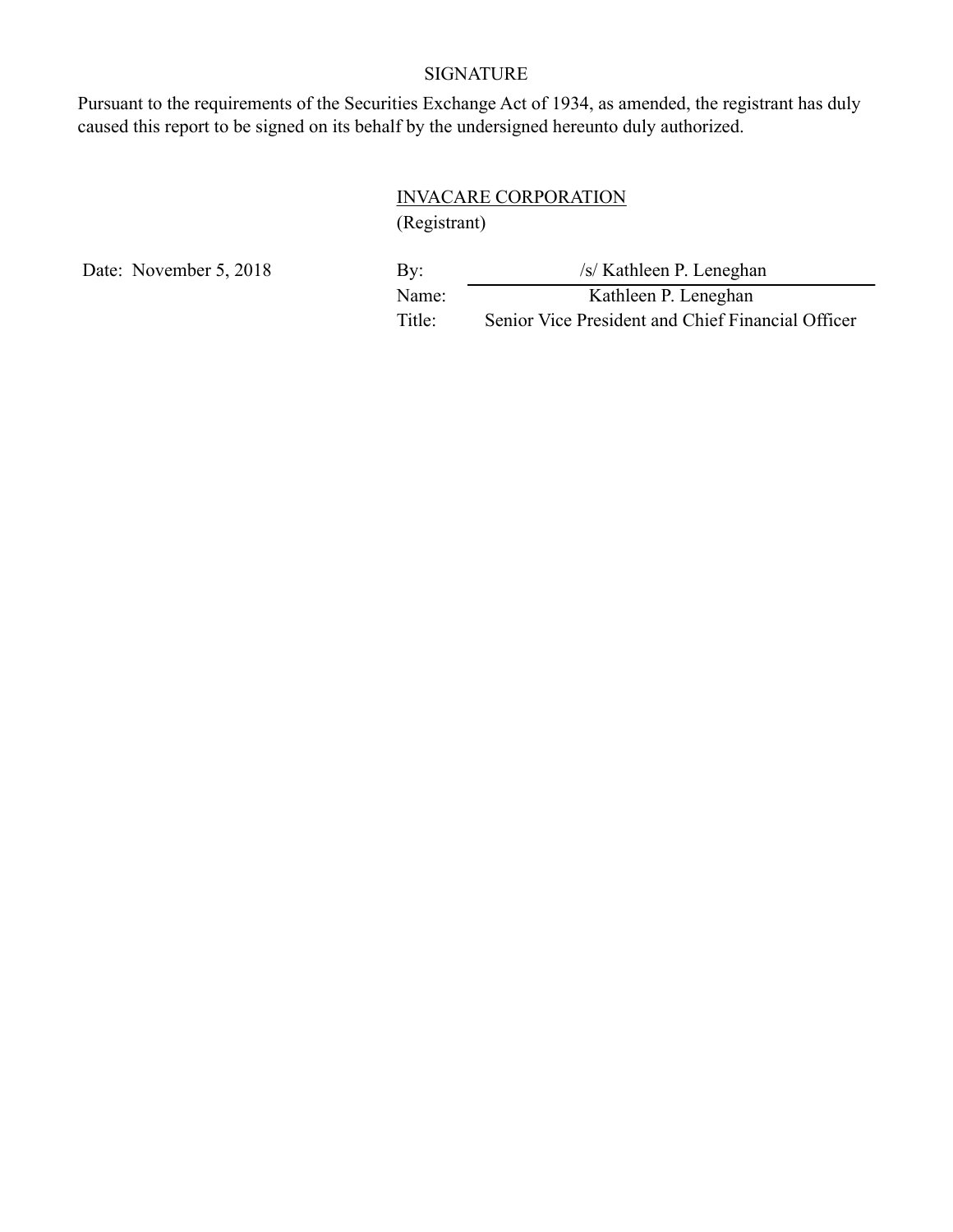# **Exhibit Index**

Exhibit Number Description of Exhibit

99.1 Press Release, dated November 5, 2018, regarding financial results for the three and nine months ended September 30, 2018.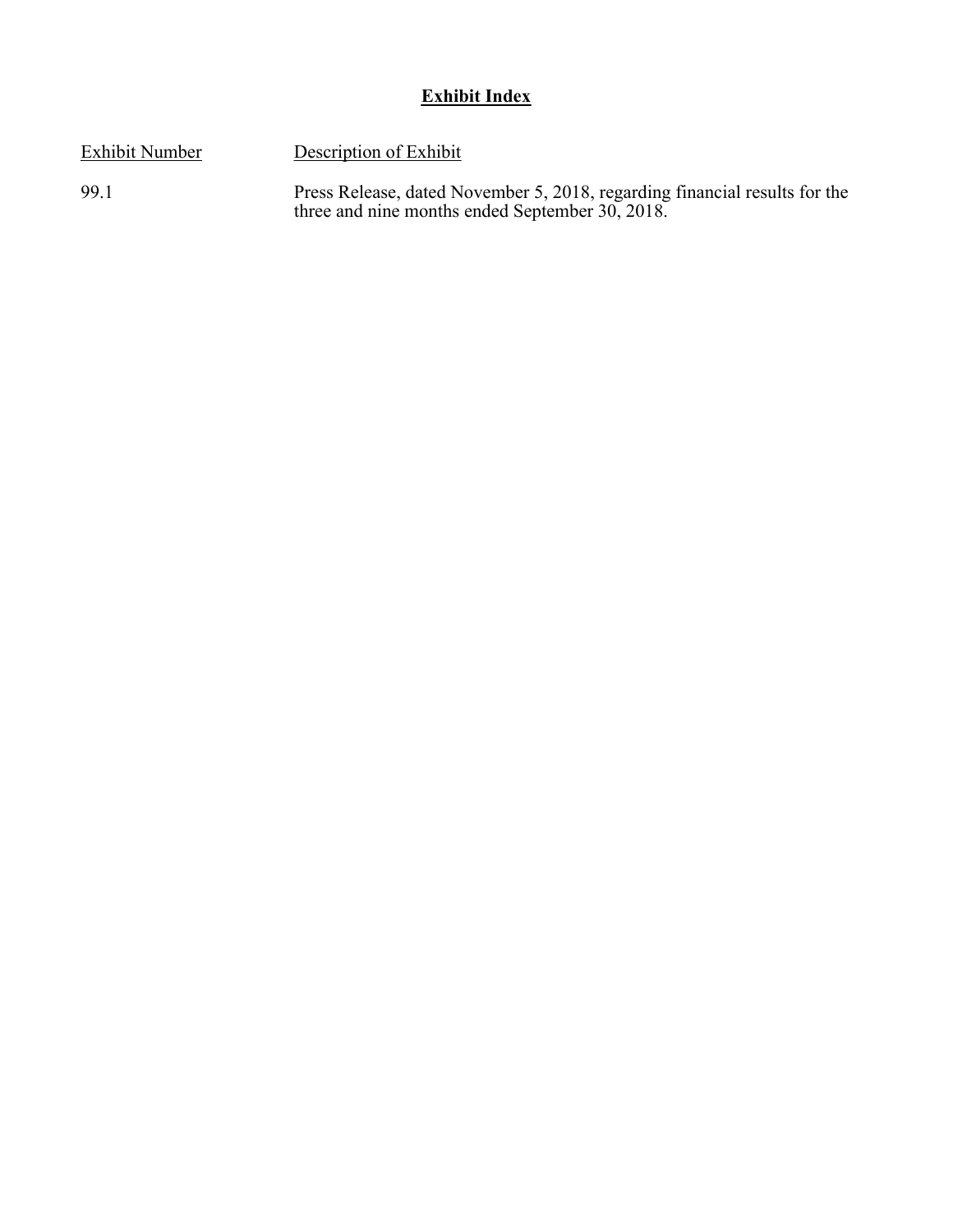#### **Exhibit 99.1**

# **NEWS RELEASE CONTACT:** Lois Lee loislee@invacare.com 440-329-6435

### **INVACARE REPORTS RESULTS FOR THIRD QUARTER 2018**

**ELYRIA, Ohio - (November 5, 2018) -** Invacare Corporation (NYSE: IVC) ("Invacare" or the "company") today reported results for the quarter ended September 30, 2018.

#### **Third Quarter 2018 Highlights**

- Reported net sales decreased 2.5% to \$244.6 million and constant currency net sales<sup>(a)</sup> decreased 2.2% compared to 3O17.\*
- Constant currency sequential net sales<sup>(b)</sup> increased 2.2% compared to 2Q18. Constant currency sequential net sales increased in the Europe and Institutional Products Group ("IPG") segments and decreased in the North America/Home Medical Equipment ("NA/HME") and Asia Pacific segments.
- Gross margin as a percentage of net sales decreased 140 basis points to 26.8% compared to 3Q17 primarily as a result of rising material costs associated with U.S. tariffs, higher freight costs incurred in NA/HME and Europe, and unfavorable operational variances in Europe.
- Operating loss was \$5.3 million, an improvement of \$0.6 million compared to 3Q17, attributable to reduced SG&A expense offset by lower gross profit.
- GAAP loss per share was \$0.36, compared to loss per share of \$0.57 in 3O17, and adjusted net loss per share<sup>(c)</sup> was \$0.40 compared to adjusted net loss per share of \$0.41 in 3Q17. GAAPloss per share for 3Q18 benefited from net gain on convertible debt derivatives.
- Free cash flow<sup>(d)</sup> usage was \$2.5 million compared to usage of \$4.8 million in 3Q17, an improvement of \$2.3 million.
- EBITDA<sup>(e)</sup> was negative \$1.0 million, an improvement of \$1.2 million compared to 3Q17. EBITDA benefited from a decrease of \$0.8 million in equity compensation expense compared to 3Q17.
- The company resolved the 2010 FDA warning letter at its Sanford, FL facility and the 2017 letter related to the Albstadt, Germany facility.

#### **Key Financial Results**

| (in millions USD)              | 3Q18    | 3Q17    | <b>S</b> Change | % Change    |
|--------------------------------|---------|---------|-----------------|-------------|
| Net Sales                      | \$244.6 | \$250.9 | \$(6.3)         | $(2.5)\%$   |
| Constant Currency Net Sales    | \$245.3 | \$250.9 | \$(5.6)         | $(2.2)\%$   |
| Gross Margin % of Net Sales    | 26.8%   | 28.2%   | $-$             | $(140)$ bps |
| Gross Profit                   | \$65.6  | \$70.7  | \$(5.2)         | $(7.3)\%$   |
| <b>Operating Loss</b>          | \$(5.3) | \$(5.9) | \$0.6           | $10.3\%$    |
| Constant Currency $SG&A^{(f)}$ | \$70.5  | \$75.9  | \$(5.4)         | $(7.1)\%$   |
| <b>Free Cash Flow</b>          | \$(2.5) | \$(4.8) | \$2.3           | 47.4%       |
| <b>EBITDA</b>                  | \$(1.0) | \$(2.2) | \$1.2           | 55.5%       |

\* Date format is quarter and year in each instance.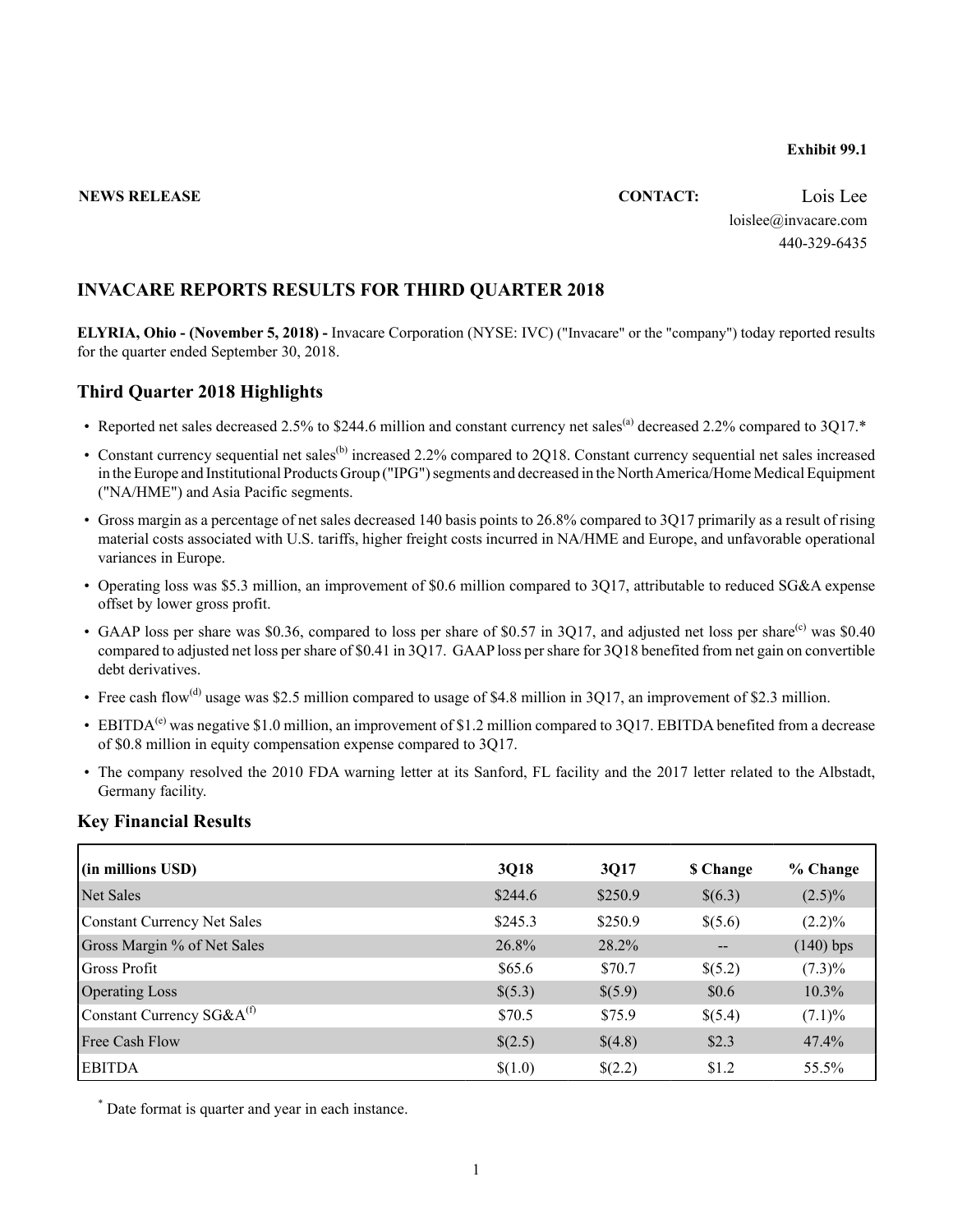# **CEO Summary**

"The third quarter performance was mixed with slight constant currency net sales growth in Europe, continued sales growth in the North America mobility and seating product category of 8.9% and IPG sales growth of 8.8% compared to 3Q17. These positive accomplishments were diminished by unfavorable trends in respiratory and lifestyle products that led to lower consolidated sales and contribution margin and less operating income and EBITDA progress than expected.

We believe U.S. providers were being cautious about investing in new equipment in anticipation of the reimbursement changes which were issued by Centers for Medicare and Medicaid Services (CMS) on November 1, 2018 and will become effective January 1, 2019. We believe such uncertainty before the final determination from CMS negatively impacted both respiratory and lifestyle product volumes in the NA/HME segment. These conditions could persist beyond the first quarter 2019 until providers assess their business prospects and the market stabilizes.

In addition, NA/HME experienced significantly higher costs from materials sourced both internationally and domestically largely due to the impact of tariffs of approximately \$1.3 million during the quarter. This was significantly higher than our previous estimate of the impact from tariffs related to increased material costs from suppliers. We anticipate the cost increases will continue to be a headwind on our business, and we are focused on identifying and executing remediation actions to potentially reduce this negative impact going forward.

Operating loss and EBITDA improved compared to 3Q17 benefiting primarily from reduced SG&A expense partially offset by reduced gross profit. Compared to 3Q17, the company's cash flow usage improved by \$2.3 million. We believe our capital structure and balance sheet will support us through the transformation. Our focus is on driving the right mix of sales and optimizing costs," said Matthew E. Monaghan, chairman, president and chief executive officer.

| (in millions USD) |          |       | <b>Net Sales</b>     | <b>Operating Income (Loss)</b>   |                         |        |          |  |  |
|-------------------|----------|-------|----------------------|----------------------------------|-------------------------|--------|----------|--|--|
|                   | 3Q18     | 3017  | Reported<br>% Change | Constant<br>Currency<br>% Change | <b>3018</b>             | 3017   | % Change |  |  |
| Europe            | 144.3 \$ | 143.3 | $0.7\%$              | 0.4%                             | \$<br>11.8 <sup>°</sup> | 12.0   | (1.7)%   |  |  |
| NA/HME            | 73.7     | 79.5  | (7.3)                | (6.9)                            | (12.8)                  | (12.4) | (3.1)    |  |  |
| <b>IPG</b>        | 15.1     | 14.0  | 8.4                  | 8.8                              | 1.6                     | 1.2    | 31.0     |  |  |
| Asia/Pacific      | 11.4     | 14.1  | (19.5)               | (13.0)                           |                         | 0.4    | (99.5)   |  |  |

## **3Q18 Segment Results**

*Europe* - Constant currency net sales increased slightly compared to 3Q17 driven by increases in mobility and seating sales partially offset by decreases in lifestyle and respiratory products. The company continues to apply its transformation strategy to this segment to focus more on clinically valued, higher-margin products. Compared to 2Q18, constant currency sequential net sales improved 8.5%, which reflects historical trends as the third quarter of the year is typically this segment's strongest quarter for net sales. Operating income and gross profit decreased slightly compared to 3Q17 principally due increased R&D expense, unfavorable manufacturing variances and increased freight costs primarily related to product transfers associated with facility consolidation. Excluding the temporary impact of unfavorable manufacturing variances and freight related to product transfers of approximately \$0.5 million, gross margin would have shown year-over-year improvement.

*North America/Home Medical Equipment (NA/HME)* - Constant currency net sales decreased 6.9% compared to 3Q17 driven by decreases in respiratory and lifestyle product sales which more than offset increases of 8.9% in mobility and seating products. Respiratory product sales decreased in all product categories compared to 3Q17. Compared to 2Q18, constant currency sequential net sales decreased 7.6% primarily due to lower respiratory product sales and to a lesser extent lower lifestyle products sales and slower growth in mobility and seating products. Operating loss increased slightly compared to 3Q17 primarily due to reduced gross margin, partially offset by reduced SG&A expense, due largely to lower employment costs. Gross margin was negatively affected by lower net sales and by unfavorable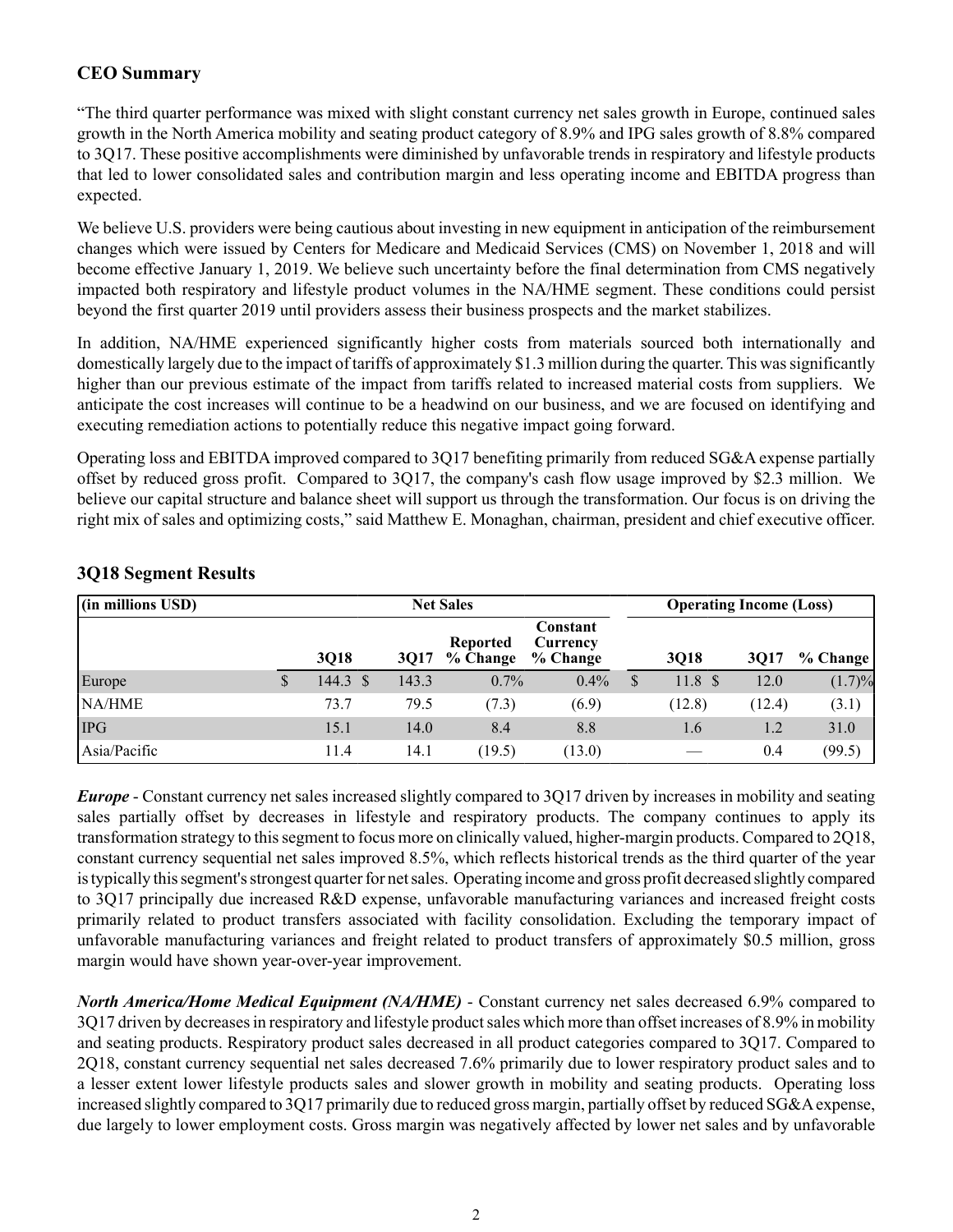material costs and higher freight expense, both of which were impacted by tariffs. The negative impact of tariffs and related material cost increases was approximately \$1.3 million in 3Q18.

*Institutional Products Group (IPG)* - Constant currency net sales increased by 8.8% and constant currency sequential net sales increased by 10.7% compared to 2Q18 primarily attributable to increased sales of interior design projects and bed products. Operating income improved compared to 3Q17 principally due to an increase in sales and reduced warranty expense.

*Asia/Pacific* - Constant currency net sales decreased 13.0% compared to 3Q17 principally driven by decreased sales in institutional products, primarily bed products in Australia, as well as decreases in mobility and seating and lifestyle products. Operating income decreased compared to 3Q17 as a result of a net sales decrease partially offset by reduced R&D expense.

#### **Financial Condition**

The company's cash and cash equivalents balances were \$118.3 million and \$176.5 million at September 30, 2018 and December 31, 2017, respectively. The decrease in cash was the result of normal operations and continued investment in our transformation strategy.

Free cash flow usage for 3Q18 was \$2.5 million compared to usage of \$4.8 million in 3Q17, an improvement of \$2.3 million. The improvement was primarily related to proceeds received on the sale of property and equipment partially offset by purchases of other property and equipment, as well as higher inventory levels. Inventory levels are higher compared to last year largely due to the sales shortfall in the NA/HME segment and facility consolidation in Europe.

#### **Outlook**

The company's pursuit of profitable sales growth and cost reductions is expected to lead to achieving its long-term operating income and EBITDAgoals. While the company remains positive about the growth potential of its businesses, there is much more work to be done, especially in North America to accelerate the return to profitable growth and offset inflationary pressures driven by the effects of tariffs. The company will undertake additional actions to streamline operations, and resize and reshape the organization. For example, the company announced a reduction in force in North America on November 1, 2018 which is expected to yield annualized savings of \$5.0 million.

In North America, the company's focus will be on continued growth in the mobility and seating product category and implementing a multi-channel approach to ambulatory oxygen products, lifestyle products and the IPG segment. We anticipate positive constant currency net sales growth in the mobility and seating segment. However, further consolidation of healthcare customers could result in additional pricing pressure. The company expects the reimbursement changes announced by CMS on November 1, 2018, which will be effective January 1, 2019, could have a negative impact on net sales beyond the first quarter of 2019 as providers are cautious to invest in inventory before the impacts of the national competitive bidding changes are fully known and assess the regional markets they will pursue.

While the company realized slight constant currency net sales growth in the Europe segment in 3Q18, the segment may continue to experience reduced sales in 4Q18 as it shifts its product mix toward more clinically valued, highermargin products. The company expects sales growth in Europe during 2019 as it realizes the benefit of new product introductions.

As noted last quarter, the company anticipates in the near-term an unfavorable impact on its results due to tariffs, increased freight costs, as well as increased commodity and material costs directly related to those same factors, particularly in consideration of new tariffs introduced in September 2018. The specific impact is difficult to estimate as the U.S. federal government's policy on tariffs continues to be implemented, and the company may not be able to fully offset any increases with internal actions such as alternative supply chain arrangements, price increases to customers and other actions. These higher costs may make the company's products less price-competitive in its markets. The company implemented a price increase in October for lifestyle and respiratory products and continues to absorb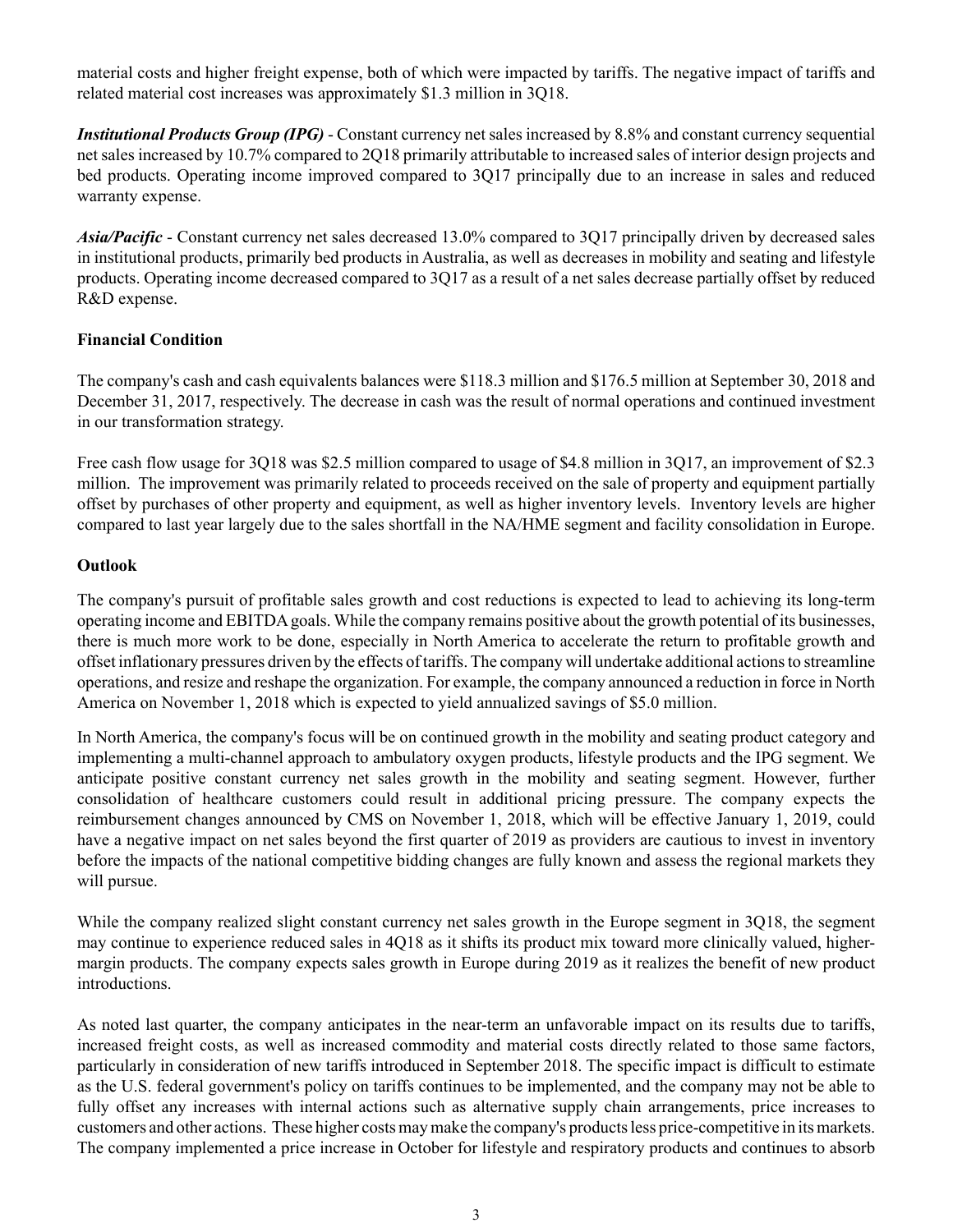significant cost increases in complex rehab products. Based on the level of tariffs implemented through September, the company estimates an annual unfavorable impact, if unmitigated, of between \$5 to \$7 million.

Given these pressures on the business, the company expects to be diligent in managing investments and SG&A expenses for the remainder of the year. Working capital needs are expected to expand as the business grows, especially in support of expected increases in mobility and seating sales, which require substantial working capital and demonstration units to be effective. Previously, the company guided that free cash flow usage for 2018 would be similar to 2017, however, the company believes that cash flow usage may increase given the headwinds described above, including the impact of tariffs, national competitive bidding uncertainty and increased inventory related to net sales declines, specifically in respiratory products, and to product transfers in Europe. The company will continue to take actions to minimize cash flow usage for the remainder of the year. Based on current expectations, the company believes its cash balances and available borrowing capacity should be sufficient to fund its transformation.

The company will continue to emphasize a culture of quality and operational excellence, profitable sales growth and the achievement of its long-term objectives.

#### **Conference Call and Webcast**

As previously announced, the company will provide a conference call and webcast for investors and other interested parties to review its third quarter 2018 financial results on Tuesday, November 6, 2018 at 8:30 AM ET. Those wishing to participate in the live call should dial 888-204-4368, or for international callers 323-994-2082, and enter Conference ID 8261042. A simultaneous webcast of the call will be accessible at https://ctevents.webex.com/ctevents/onstage/ g.ph?MTID=e55d991ab291e0075822a52b8e995d59f. A copy of the webcast slide deck will be posted to www.invacare.com/investorrelations prior to the webcast.

A recording of the conference call can be accessed by dialing 888-203-1112 (U.S. and Canada) or 719-457-0820 (international callers) and entering the Conference ID Code 8261042 through November 13, 2018. An archive of the webcast presentation will be posted at www.invacare.com/investorrelations 24 hours after the call.

### **Upcoming Investor Events**

• Stephens NY Investment Conference - November 8, 2018 (New York City)

### **About Invacare Corporation**

Invacare Corporation (NYSE: IVC) ("Invacare" or the "company") is a leading manufacturer and distributor in its markets for medical equipment used in non-acute care settings. At its core, the company designs, manufactures, and distributes medical devices that help people to move, breathe, rest and perform essential hygiene. The company provides clinically complex medical device solutions for congenital (e.g., cerebral palsy, muscular dystrophy, spina bifida), acquired (e.g., stroke, spinal cord injury, traumatic brain injury, post-acute recovery, pressure ulcers) and degenerative (e.g., ALS, multiple sclerosis, chronic obstructive pulmonary disease, age related, bariatric) conditions. The company's products are important parts of care for people with a wide range of challenges, from those who are active and involved in work or school each day and may need additional mobility or respiratory support, to those who are cared for in residential care settings, at home and in rehabilitation centers. The company sells its products principally to home medical equipment providers with retail and e-commerce channels, residential care operators, distributors and government health services in North America, Europe and Asia/Pacific. For more information about the company and its products, visit the company's website at www.invacare.com.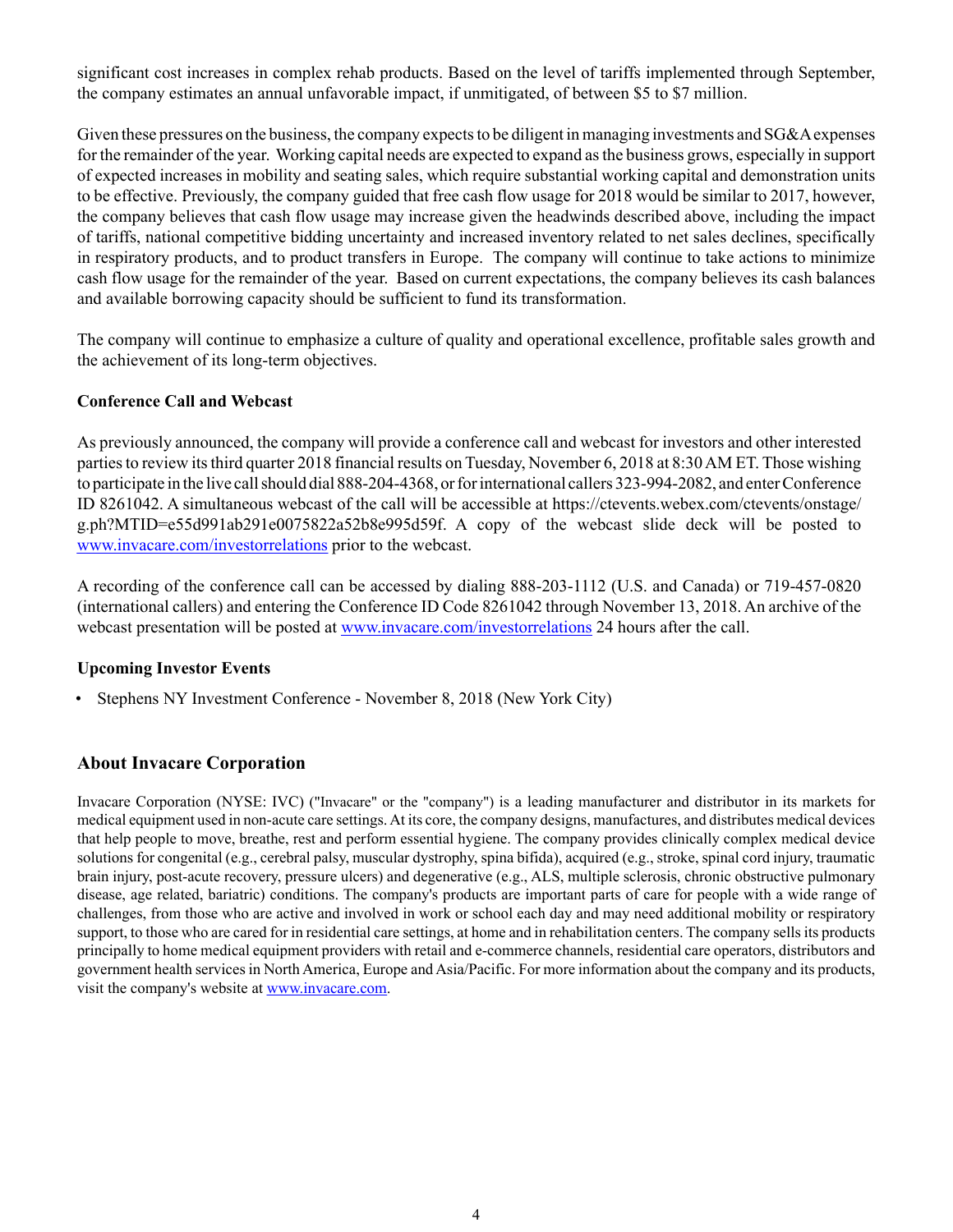*This press release contains forward-looking statements within the meaning of the "Safe Harbor" provisions of the Private Securities Litigation Reform Act of 1995. Forward-looking statements are those that describe future outcomes or expectations that are usually identified by words such as "will," "should," "could," "plan," "intend," "expect," "continue," "forecast," "believe," and "anticipate" and include, for example, any statement made regarding the company's future results. Actual results may differ materially as a result of various risks and uncertainties, including regulatory proceedings or the company's failure to comply with regulatory requirements or receive regulatory clearance or approval for the company's products or operations; adverse effects of regulatory or governmental inspections of company facilities at any time and governmental investigations or enforcement actions, including the investigation of pricing practices of one of the company's former rentals businesses; circumstances or developments that may make the company unable to implement or realize the anticipated benefits, or that may increase the costs, of its current business initiatives; possible adverse effects on the company's liquidity that may result from delays in the implementation or realization of benefits from its current business initiatives; exchange rate fluctuations; the adverse impacts of new tariffs or increases in commodity prices or freight costs; adverse changes in government and third-party payor reimbursement levels and practices in the U.S.; and those other risks and uncertainties expressed in the cautionary statements and risk factors in the company's annual report on Form 10-K, quarterly reports on Form 10-Q and other filings with the Securities and Exchange Commission. The company may not be able to predict and may have little or no control over many factors or events that may influence its future results and, except as required by law, shall have no obligation to update any forward-looking statements.*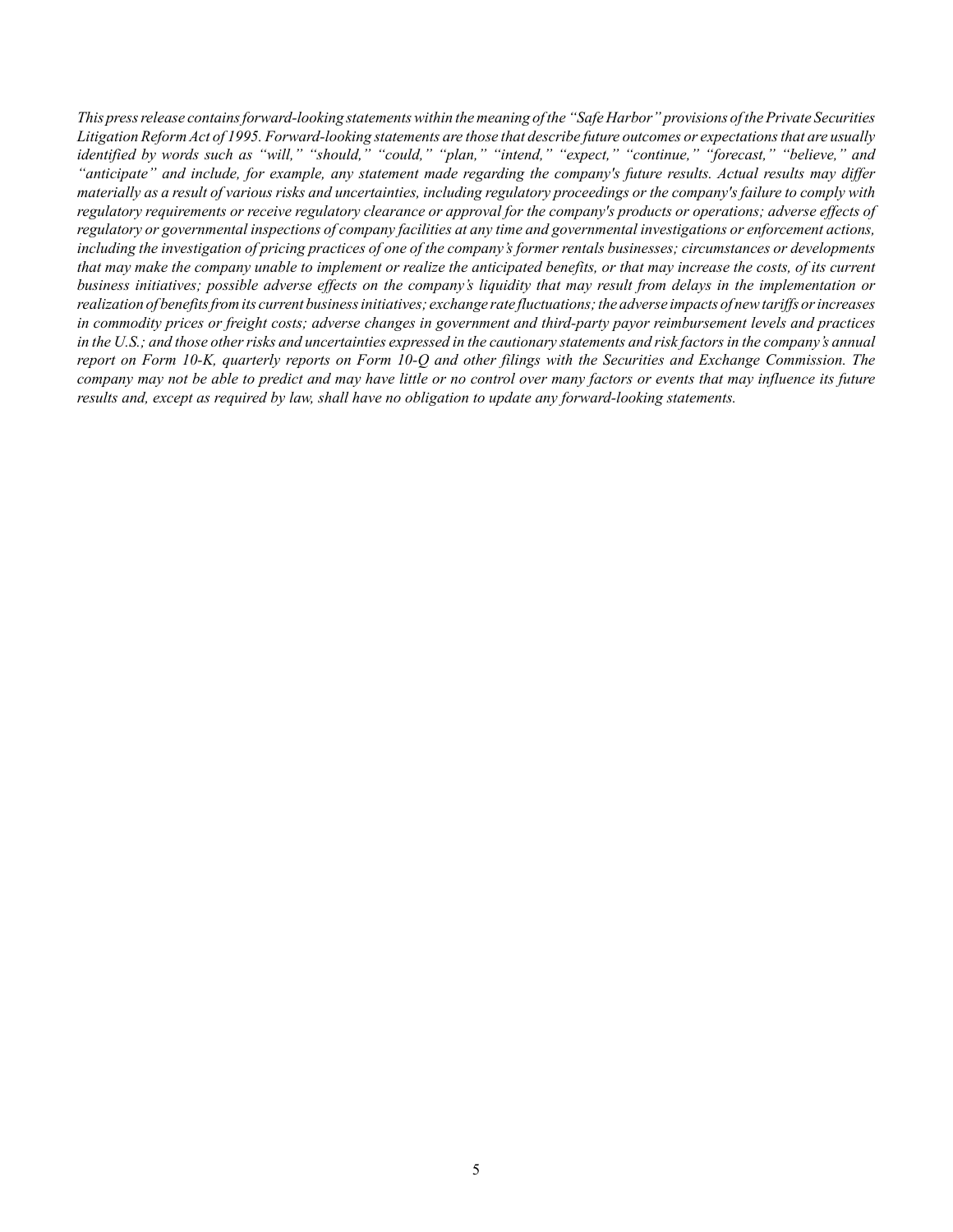#### **INVACARE CORPORATION AND SUBSIDIARIES CONDENSED CONSOLIDATED STATEMENT OF LOSS (UNAUDITED)**

| (In thousands, except per share data)                 | Three Months Ended |               |             |               | Nine Months Ended |               |           |  |  |
|-------------------------------------------------------|--------------------|---------------|-------------|---------------|-------------------|---------------|-----------|--|--|
|                                                       | September 30       |               |             |               | September 30      |               |           |  |  |
|                                                       | 2018               |               | 2017        |               | 2018              |               | 2017      |  |  |
| Net sales                                             | \$<br>244,559      | $\mathcal{S}$ | 250,906     | $\mathcal{S}$ | 727,771           | $\mathcal{S}$ | 716,146   |  |  |
| Cost of products sold                                 | 178,970            |               | 180,166     |               | 528,319           |               | 515,239   |  |  |
| <b>Gross Profit</b>                                   | 65,589             |               | 70,740      |               | 199,452           |               | 200,907   |  |  |
| Selling, general and administrative expenses          | 69,945             |               | 75,921      |               | 214,972           |               | 224,155   |  |  |
| Charges related to restructuring activities           | 920                |               | 703         |               | 1,665             |               | 8,973     |  |  |
| <b>Operating Loss</b>                                 | (5,276)            |               | (5,884)     |               | (17, 185)         |               | (32, 221) |  |  |
| Net (gain) loss on convertible debt derivatives       | (4,080)            |               | 2,550       |               | (4,204)           |               | 2,700     |  |  |
| Interest expense - net                                | 7,030              |               | 6,707       |               | 20,571            |               | 15,733    |  |  |
| <b>Loss before Income Taxes</b>                       | (8,226)            |               | (15, 141)   |               | (33, 552)         |               | (50, 654) |  |  |
| Income tax provision                                  | 3,800              |               | 3,450       |               | 9,125             |               | 8,225     |  |  |
| <b>Net Loss</b>                                       | (12,026)           |               | (18, 591)   |               | (42, 677)         |               | (58, 879) |  |  |
| <b>Net Loss per Share-Basic</b>                       | \$<br>$(0.36)$ \$  |               | $(0.57)$ \$ |               | $(1.29)$ \$       |               | (1.80)    |  |  |
| Weighted Average Shares Outstanding-Basic             | 33,232             |               | 32,867      |               | 33,104            |               | 32,725    |  |  |
| Net Loss per Share-Assuming Dilution *                | \$<br>$(0.36)$ \$  |               | $(0.57)$ \$ |               | $(1.29)$ \$       |               | (1.80)    |  |  |
| Weighted Average Shares Outstanding-Assuming Dilution | 33,766             |               | 33,372      |               | 33,849            |               | 33,086    |  |  |

\* Net loss per share assuming dilution calculated using weighted average shares outstanding - basic for periods in which there is a loss.

 $\mathcal{L}_\text{max}$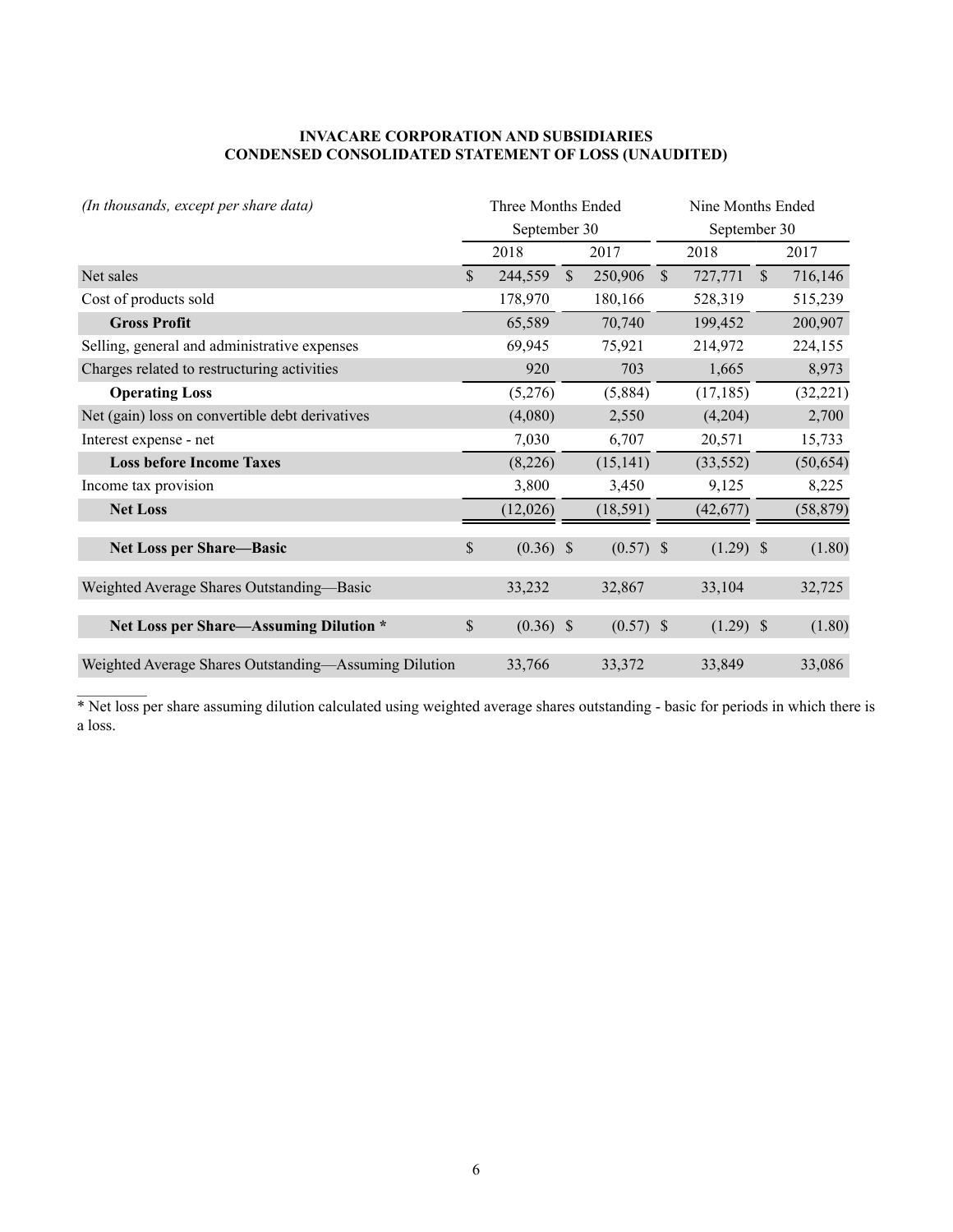#### **INVACARE CORPORATION AND SUBSIDIARIES RECONCILIATION OF NET LOSS PER SHARE TO ADJUSTED NET LOSS PER SHARE(c)**

| (In thousands, except per share data)                            |              | Three Months Ended |               |             | Nine Months Ended |              |              |           |  |
|------------------------------------------------------------------|--------------|--------------------|---------------|-------------|-------------------|--------------|--------------|-----------|--|
|                                                                  |              | September 30       |               |             |                   | September 30 |              |           |  |
|                                                                  |              | 2018               |               | 2017        |                   | 2018         |              | 2017      |  |
| Net loss per share - assuming dilution*                          | $\mathbb{S}$ | $(0.36)$ \$        |               | $(0.57)$ \$ |                   | $(1.29)$ \$  |              | (1.80)    |  |
| Weighted average shares outstanding-assuming dilution            |              | 33,232             |               | 32,867      |                   | 33,104       |              | 32,725    |  |
| Net loss                                                         |              | (12,026)           |               | (18,591)    |                   | (42,677)     |              | (58, 879) |  |
| Income tax provision                                             |              | 3,800              |               | 3,450       |                   | 9,125        |              | 8,225     |  |
| <b>Loss before Income Taxes</b>                                  |              | (8,226)            |               | (15, 141)   |                   | (33, 552)    |              | (50, 654) |  |
| Amortization of discount on convertible debt                     |              | 2,938              |               | 2,643       |                   | 8,588        |              | 6,094     |  |
| Net (gain) loss on convertible debt derivatives                  |              | (4,080)            |               | 2,550       |                   | (4,204)      |              | 2,700     |  |
| <b>Adjusted Loss before Income Taxes</b>                         |              | (9,368)            |               | (9,948)     |                   | (29, 168)    |              | (41, 860) |  |
| <b>Adjusted Income Taxes</b>                                     |              | 3,800              |               | 3,450       |                   | 9,125        |              | 7,705     |  |
| <b>Adjusted Net Loss</b> <sup>(g)</sup>                          | S.           | (13, 168)          |               | (13,398)    |                   | (38,293)     |              | (49, 565) |  |
|                                                                  |              |                    |               |             |                   |              |              |           |  |
| Weighted Average Shares Outstanding - Assuming Dilution          |              | 33,232             |               | 32,867      |                   | 33,104       |              | 32,725    |  |
| Adjusted Net Loss per Share <sup>(c)</sup> - Assuming Dilution * | S            | (0.40)             | <sup>\$</sup> | $(0.41)$ \$ |                   | (1.16)       | <sup>S</sup> | (1.51)    |  |

*Adjusted net loss per share (Adjusted EPS) and adjusted net loss are non-GAAP financial measures, which are defined at the end of this release.* 

\*Net loss per share assuming dilution and adjusted net loss per share<sup>(c)</sup> assuming dilution calculated using weighted average shares outstanding - basic for periods in which there is a loss.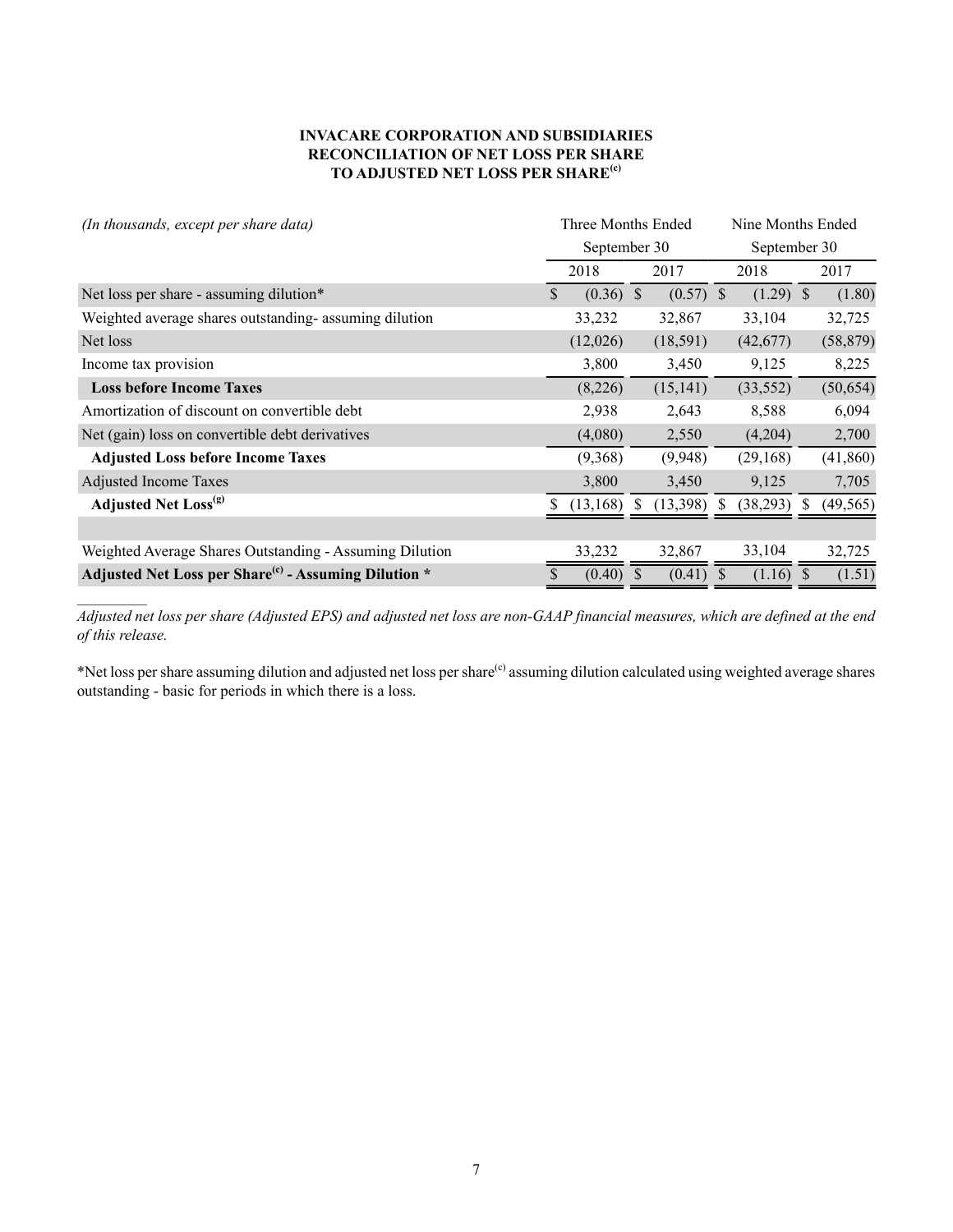#### **INVACARE CORPORATION AND SUBSIDIARIES RECONCILIATION OF NET LOSS TO EBITDA(e)**

|                                                 |   | Three Months Ended |   |          | Nine Months Ended |              |   |           |  |
|-------------------------------------------------|---|--------------------|---|----------|-------------------|--------------|---|-----------|--|
| (In thousands)                                  |   | September 30       |   |          |                   | September 30 |   |           |  |
|                                                 |   | 2018               |   | 2017     |                   | 2018         |   | 2017      |  |
| Net Loss                                        | S | (12,026)           | S | (18,591) | S                 | (42,677)     | S | (58, 879) |  |
| Income tax provision                            |   | 3,800              |   | 3,450    |                   | 9,125        |   | 8,225     |  |
| Interest expense - net                          |   | 7,030              |   | 6,707    |                   | 20,571       |   | 15,733    |  |
| Net (gain) loss on convertible debt derivatives |   | (4,080)            |   | 2,550    |                   | (4,204)      |   | 2,700     |  |
| <b>Operating Loss</b>                           |   | (5,276)            |   | (5,884)  |                   | (17, 185)    |   | (32, 221) |  |
| Depreciation and amortization                   |   | 4,279              |   | 3,646    |                   | 11,979       |   | 10,958    |  |
| EBITDA <sup>(e)</sup>                           |   | (997)              |   | (2, 238) |                   | (5,206)      |   | (21, 263) |  |

*"EBITDA*(e)*" is a non-GAAP financial measure, which is defined at the end of this release. EBITDA includes stock-based compensation expense of \$1.2 million and \$4.1 million for the three and nine months ended September 30, 2018, respectively, compared to \$2.0 million and \$6.6 million for the three and nine months ended September 30, 2017, respectively.*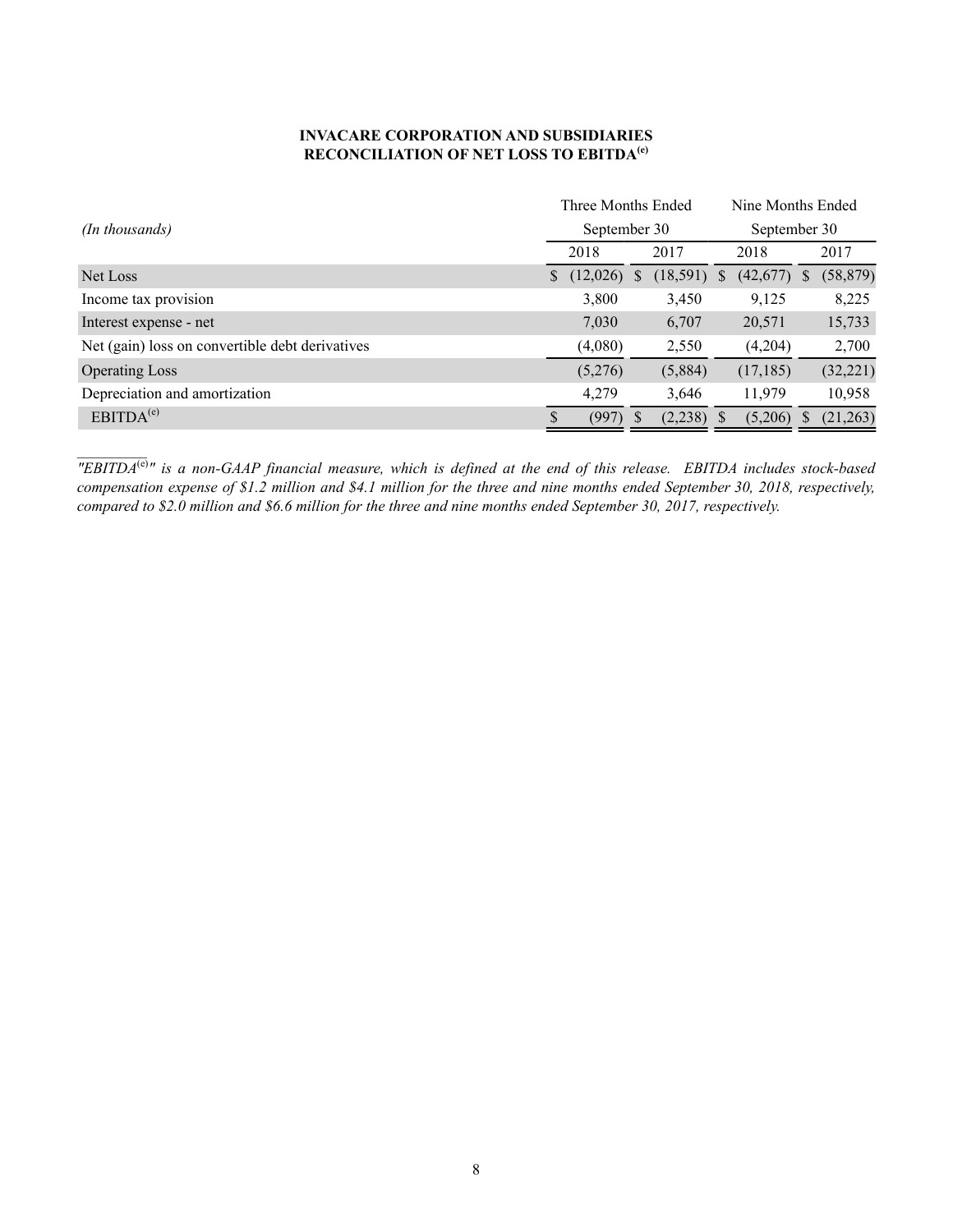#### **INVACARE CORPORATION AND SUBSIDIARIES BUSINESS SEGMENTS (UNAUDITED)**

The company operates in four primary business segments: North America/Home Medical Equipment (NA/HME), Institutional Products Group (IPG), Europe and Asia/Pacific. The four reportable segments represent operating groups, which offer products to different geographic regions. Intersegment revenue for reportable segments was \$31,148,000 and \$98,421,000 for the three and nine months ended September 30, 2018, respectively, compared to \$27,066,000 and \$87,123,000 for the three and nine months ended September 30, 2017, respectively. The accounting principles applied at the operating segment level are generally the same as those applied at the consolidated financial statement level. Intersegment sales are eliminated in consolidation.

The information by segment is as follows:

 $\mathcal{L}_\text{max}$ 

|                                                 | Three Months Ended |            |    | Nine Months Ended |                        |              |               |          |  |  |  |
|-------------------------------------------------|--------------------|------------|----|-------------------|------------------------|--------------|---------------|----------|--|--|--|
| (In thousands)                                  | September 30       |            |    |                   | September 30           |              |               |          |  |  |  |
|                                                 | 2018               | 2017       |    | Change            | 2018                   | 2017         |               | Change   |  |  |  |
| Revenues from external customers                |                    |            |    |                   |                        |              |               |          |  |  |  |
| Europe                                          | \$144,339          | \$143,281  | \$ | 1,058             | \$414,549              | \$391,274    |               | \$23,275 |  |  |  |
| <b>NA/HME</b>                                   | 73,696             | 79,516     |    | (5,820)           | 233,345                | 241,467      |               | (8,122)  |  |  |  |
| <b>IPG</b>                                      | 15,148             | 13,975     |    | 1,173             | 43,739                 | 45,668       |               | (1,929)  |  |  |  |
| Asia/Pacific                                    | 11,376             | 14,134     |    | (2,758)           | 36,138                 | 37,737       |               | (1, 599) |  |  |  |
| Consolidated                                    | \$244,559          | \$250,906  | \$ | (6,347)           | \$727,771              | \$716,146    |               | \$11,625 |  |  |  |
|                                                 |                    |            |    |                   |                        |              |               |          |  |  |  |
| Operating income (loss)                         |                    |            |    |                   |                        |              |               |          |  |  |  |
| Europe                                          | 11,788<br>\$       | \$11,987   | \$ | (199)             | 23,553<br><sup>S</sup> | \$<br>24,164 | <sup>\$</sup> | (611)    |  |  |  |
| <b>NA/HME</b>                                   | (12, 836)          | (12, 446)  |    | (390)             | (29, 394)              | (34,267)     |               | 4,873    |  |  |  |
| <b>IPG</b>                                      | 1,575              | 1,202      |    | 373               | 4,336                  | 4,572        |               | (236)    |  |  |  |
| Asia/Pacific                                    | 2                  | 387        |    | (385)             | 2,544                  | (161)        |               | 2,705    |  |  |  |
| All Other *                                     | (4,885)            | (6,311)    |    | 1,426             | (16, 559)              | (17, 556)    |               | 997      |  |  |  |
| Charge related to restructuring activities      | (920)              | (703)      |    | (217)             | (1,665)                | (8,973)      |               | 7,308    |  |  |  |
| Consolidated operating loss                     | (5,276)            | (5,884)    |    | 608               | (17, 185)              | (32, 221)    |               | 15,036   |  |  |  |
| Net gain (loss) on convertible debt derivatives | 4,080              | (2,550)    |    | 6,630             | 4,204                  | (2,700)      |               | 6,904    |  |  |  |
| Net Interest expense                            | (7,030)            | (6,707)    |    | (323)             | (20, 571)              | (15, 733)    |               | (4,838)  |  |  |  |
| Loss before income taxes                        | (8,226)            | \$(15,141) | S  | 6,915             | \$ (33,552)            | \$ (50,654)  |               | 17,102   |  |  |  |

\* "All Other" consists of unallocated corporate selling, general and administrative expenses and intercompany profits, which do not meet the quantitative criteria for determining reportable segments.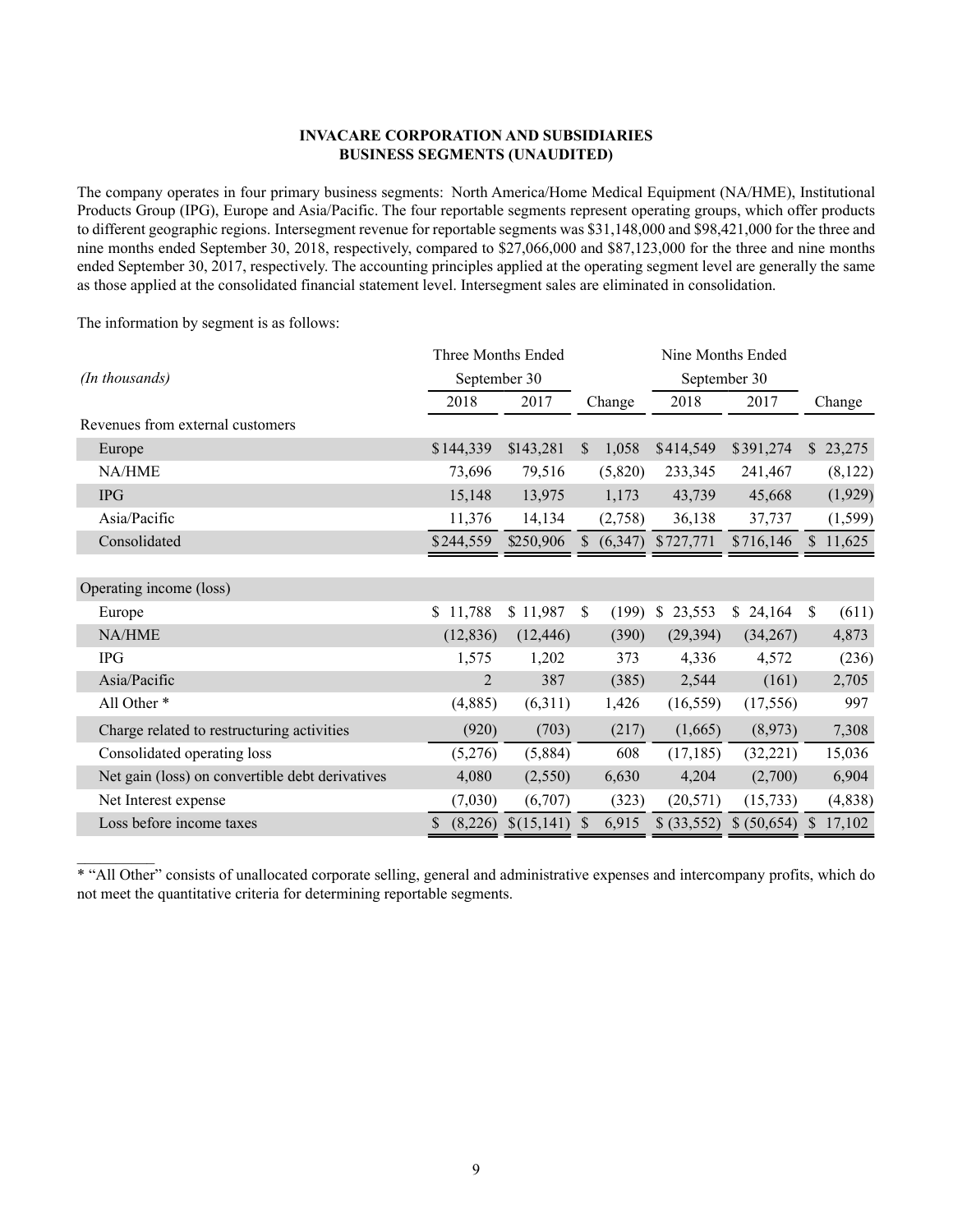#### **INVACARE CORPORATION AND SUBSIDIARIES BUSINESS SEGMENT NET SALES (UNAUDITED)**

The following tables provide net sales change as reported and as adjusted to exclude the impact of foreign exchange translation (constant currency net sales<sup>(a)</sup>) for the three and nine-month periods referenced below. The current year constant currency net sales are translated using the prior year's foreign exchange rates. These amounts are then compared to the prior year's sales to calculate the constant currency net sales change.

#### **Three months ended September 30, 2018 compared to September 30, 2017:**

|              | Reported | Foreign Exchange<br>Translation Impact | <b>Constant Currency</b> |
|--------------|----------|----------------------------------------|--------------------------|
| Europe       | $0.7\%$  | $0.3\%$                                | 0.4%                     |
| NA/HME       | (7.3)    | (0.4)                                  | (6.9)                    |
| <b>IPG</b>   | 8.4      | (0.4)                                  | 8.8                      |
| Asia/Pacific | (19.5)   | (6.5)                                  | (13.0)                   |
| Consolidated | (2.5)    | (0.3)                                  | (2.2)                    |

#### **Nine months ended September 30, 2018 compared to September 30, 2017:**

|              | Reported | Foreign Exchange<br>Translation Impact | <b>Constant Currency</b> |  |  |
|--------------|----------|----------------------------------------|--------------------------|--|--|
| Europe       | 5.9 %    | $7.3\%$                                | $(1.4)\%$                |  |  |
| NA/HME       | (3.4)    | 0.1                                    | (3.5)                    |  |  |
| <b>IPG</b>   | (4.2)    | 0.1                                    | (4.3)                    |  |  |
| Asia/Pacific | (4.2)    | (1.2)                                  | (3.0)                    |  |  |
| Consolidated | 1.6      | 4.0                                    | (2.4)                    |  |  |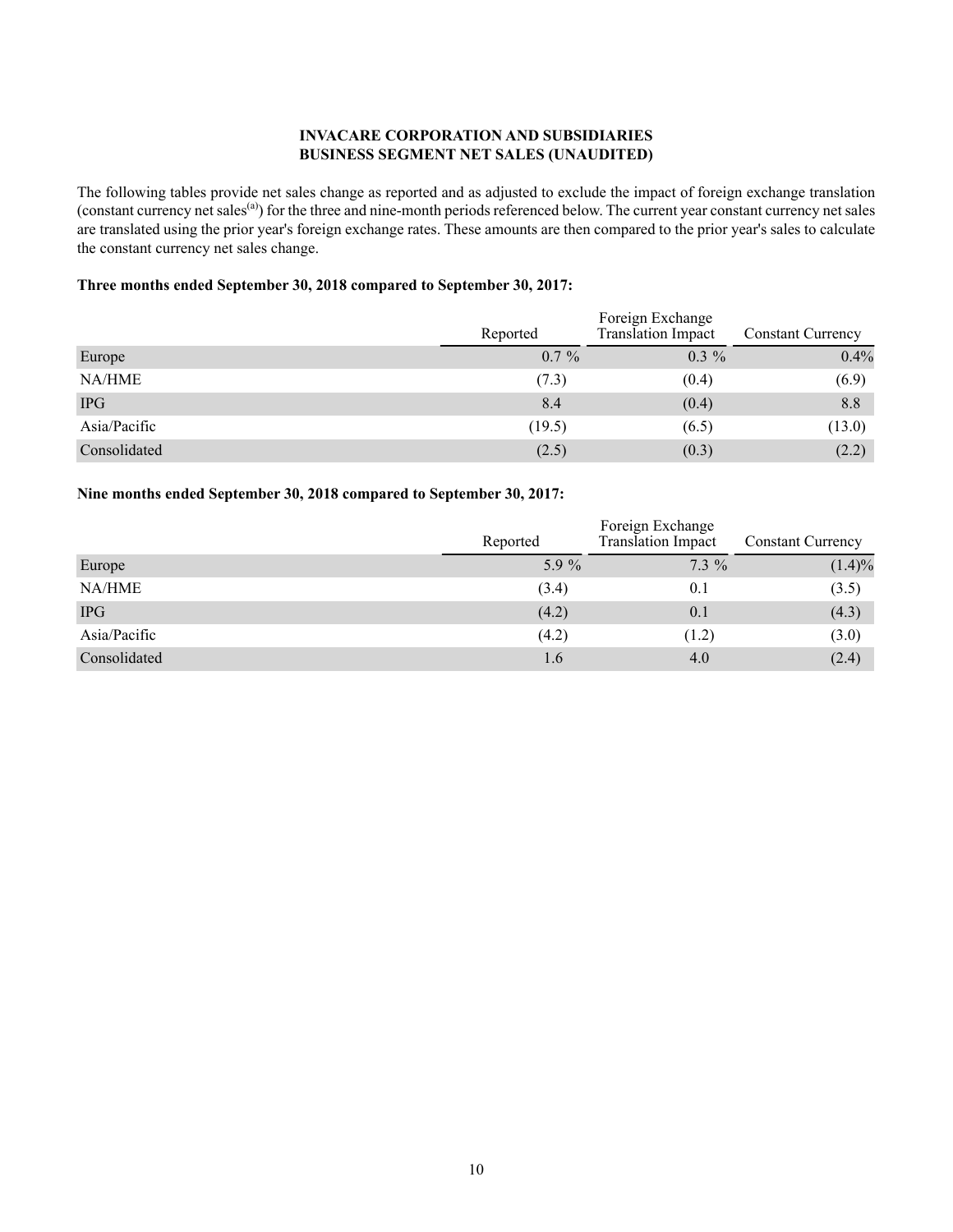#### **INVACARE CORPORATION AND SUBSIDIARIES BUSINESS SEGMENT SEQUENTIAL NET SALES (UNAUDITED)**

The following tables provide net sales at reported rates for the quarters ended September 30, 2018, June 30, 2018 and March 31, 2018, respectively, and net sales for the quarter ended September 30, 2018 and June 30, 2018 as translated at the foreign exchange rates for the quarter ended March 31, 2018 with each then compared to each other (constant currency sequential net sales<sup>(b)</sup>). The company began this disclosure in 2Q17 to illustrate the effect of its transformation on its segments and continues to do so while the transformation continues.

|              | 3018 at<br><b>Reported</b><br>Foreign<br>Exchange<br>Rates |               | Foreign<br>Exchange<br><b>Translation</b><br>Impact | 3018 at<br>1Q18 Foreign<br>Exchange<br>Rates |         | 2018 at 1018<br>Foreign<br><b>Exchange</b><br>Rates |         |              | Sequential<br>Growth \$ | Sequential<br>Growth % |
|--------------|------------------------------------------------------------|---------------|-----------------------------------------------------|----------------------------------------------|---------|-----------------------------------------------------|---------|--------------|-------------------------|------------------------|
| Europe       | 144,339                                                    | -S            | 6,552                                               | <sup>S</sup>                                 | 150,891 | <sup>S</sup>                                        | 139,093 | <sup>S</sup> | 11,798                  | 8.5%                   |
| NA/HME       | 73,696                                                     |               | 258                                                 |                                              | 73,954  |                                                     | 80,053  |              | (6,099)                 | (7.6)                  |
| <b>IPG</b>   | 15,148                                                     |               | 39                                                  |                                              | 15,187  |                                                     | 13,719  |              | 1,468                   | 10.7                   |
| Asia Pacific | 11,376                                                     |               | 902                                                 |                                              | 12,278  |                                                     | 14,128  |              | (1, 850)                | (13.1)                 |
| Consolidated | 244,559                                                    | <sup>\$</sup> | 7,751                                               | S                                            | 252,310 | <sup>\$</sup>                                       | 246,993 | <sup>S</sup> | 5,317                   | 2.2%                   |

|              | 2018 at<br><b>Reported</b><br>Foreign<br>Exchange<br>Rates |         |      | Foreign<br>Exchange<br>Translation<br>Impact |              | <b>2018</b> at<br>1Q18 Foreign<br>Exchange<br>Rates |              | 1018 at 1018<br>Foreign<br>Exchange<br><b>Rates</b> |               | Sequential<br>Growth \$ | Sequential<br>Growth % |
|--------------|------------------------------------------------------------|---------|------|----------------------------------------------|--------------|-----------------------------------------------------|--------------|-----------------------------------------------------|---------------|-------------------------|------------------------|
| Europe       | \$                                                         | 138,896 | - \$ | 197                                          | <sup>S</sup> | 139,093                                             | $\mathbb{S}$ | 131,251                                             | $\mathbf{s}$  | 7,842                   | 6.0%                   |
| NA/HME       |                                                            | 79,867  |      | 186                                          |              | 80,053                                              |              | 79,794                                              |               | 259                     | 0.3                    |
| <b>IPG</b>   |                                                            | 13,704  |      | 15                                           |              | 13,719                                              |              | 14,887                                              |               | (1,168)                 | (7.8)                  |
| Asia Pacific |                                                            | 13,685  |      | 443                                          |              | 14,128                                              |              | 11,066                                              |               | 3,062                   | 27.7                   |
| Consolidated |                                                            | 246,152 | -S   | 841                                          | <sup>S</sup> | 246,993                                             | $\mathbb{S}$ | 236,998                                             | <sup>\$</sup> | 9,995                   | 4.2%                   |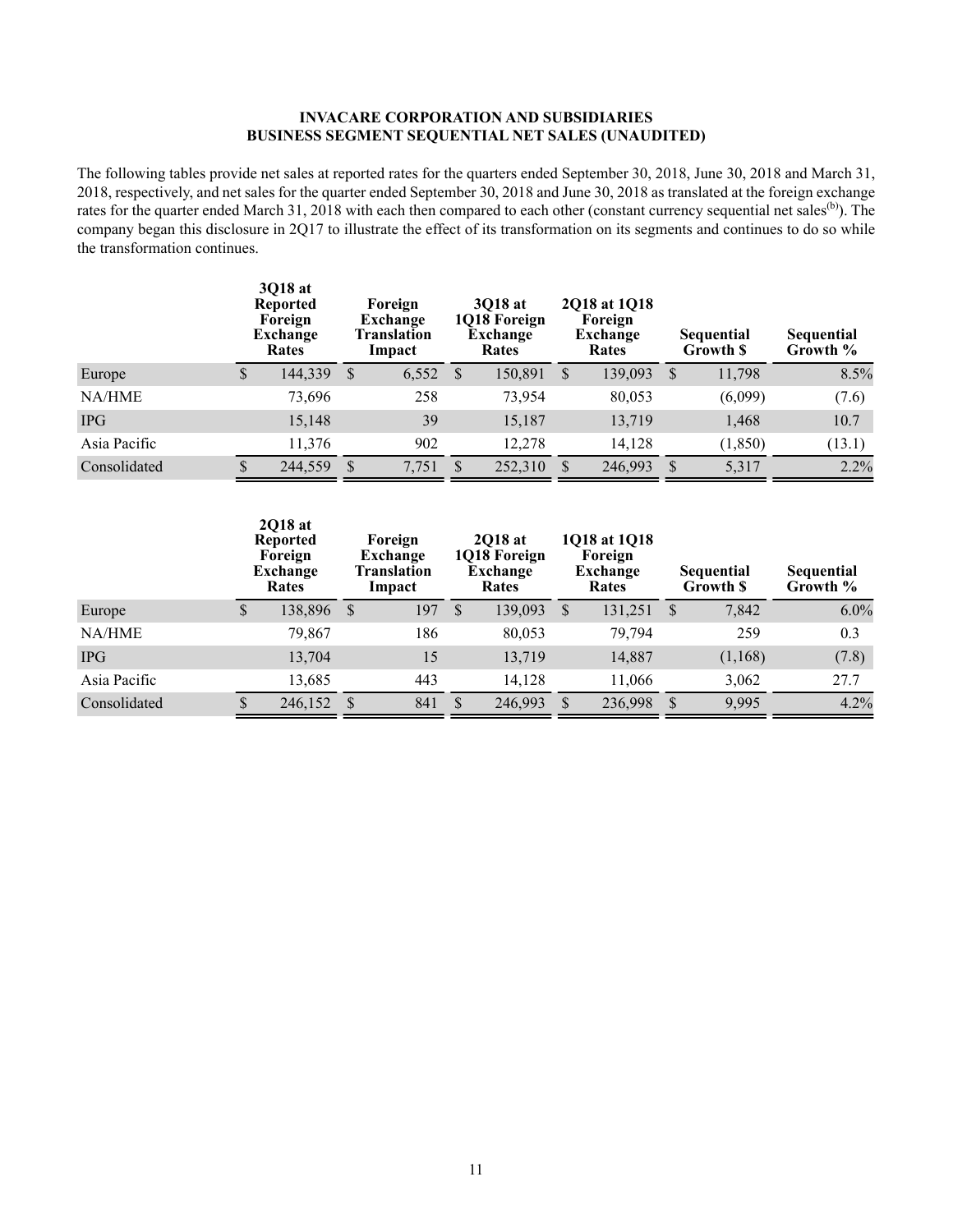### **INVACARE CORPORATION AND SUBSIDIARIES CONDENSED CONSOLIDATED BALANCE SHEETS (UNAUDITED)**

| (In thousands)                                                  | September 30,<br>2018 |         | December 31,<br>2017 |
|-----------------------------------------------------------------|-----------------------|---------|----------------------|
| <b>Assets</b>                                                   |                       |         |                      |
| <b>Current Assets</b>                                           |                       |         |                      |
| Cash and cash equivalents                                       | \$                    | 118,268 | \$<br>176,528        |
| Trade receivables, net                                          |                       | 115,051 | 125,615              |
| Installment receivables, net                                    |                       | 1,736   | 1,334                |
| Inventories, net                                                |                       | 141,764 | 121,933              |
| Other current assets                                            |                       | 32,324  | 31,504               |
| <b>Total Current Assets</b>                                     |                       | 409,143 | 456,914              |
| <b>Other Assets</b>                                             |                       | 57,941  | 97,576               |
| <b>Intangibles</b>                                              |                       | 28,236  | 30,244               |
| <b>Property and Equipment, net</b>                              |                       | 76,251  | 80,016               |
| Goodwill                                                        |                       | 391,287 | 401,283              |
| <b>Total Assets</b>                                             | \$                    | 962,858 | \$<br>1,066,033      |
| <b>Liabilities and Shareholders' Equity</b>                     |                       |         |                      |
| <b>Current Liabilities</b>                                      |                       |         |                      |
| Accounts payable                                                | \$                    | 97,068  | \$<br>90,566         |
| Accrued expenses                                                |                       | 98,473  | 118,697              |
| Current taxes payable                                           |                       | 2,501   | 6,761                |
| Short-term debt and current maturities of long-term obligations |                       | 1,581   | 2,040                |
| <b>Total Current Liabilities</b>                                |                       | 199,623 | 218,064              |
| <b>Long-Term Debt</b>                                           |                       | 250,414 | 241,405              |
| <b>Other Long-Term Obligations</b>                              |                       | 142,889 | 183,270              |
| <b>Shareholders' Equity</b>                                     |                       | 369,932 | 423,294              |
| <b>Total Liabilities and Shareholders' Equity</b>               | \$                    | 962,858 | \$<br>1,066,033      |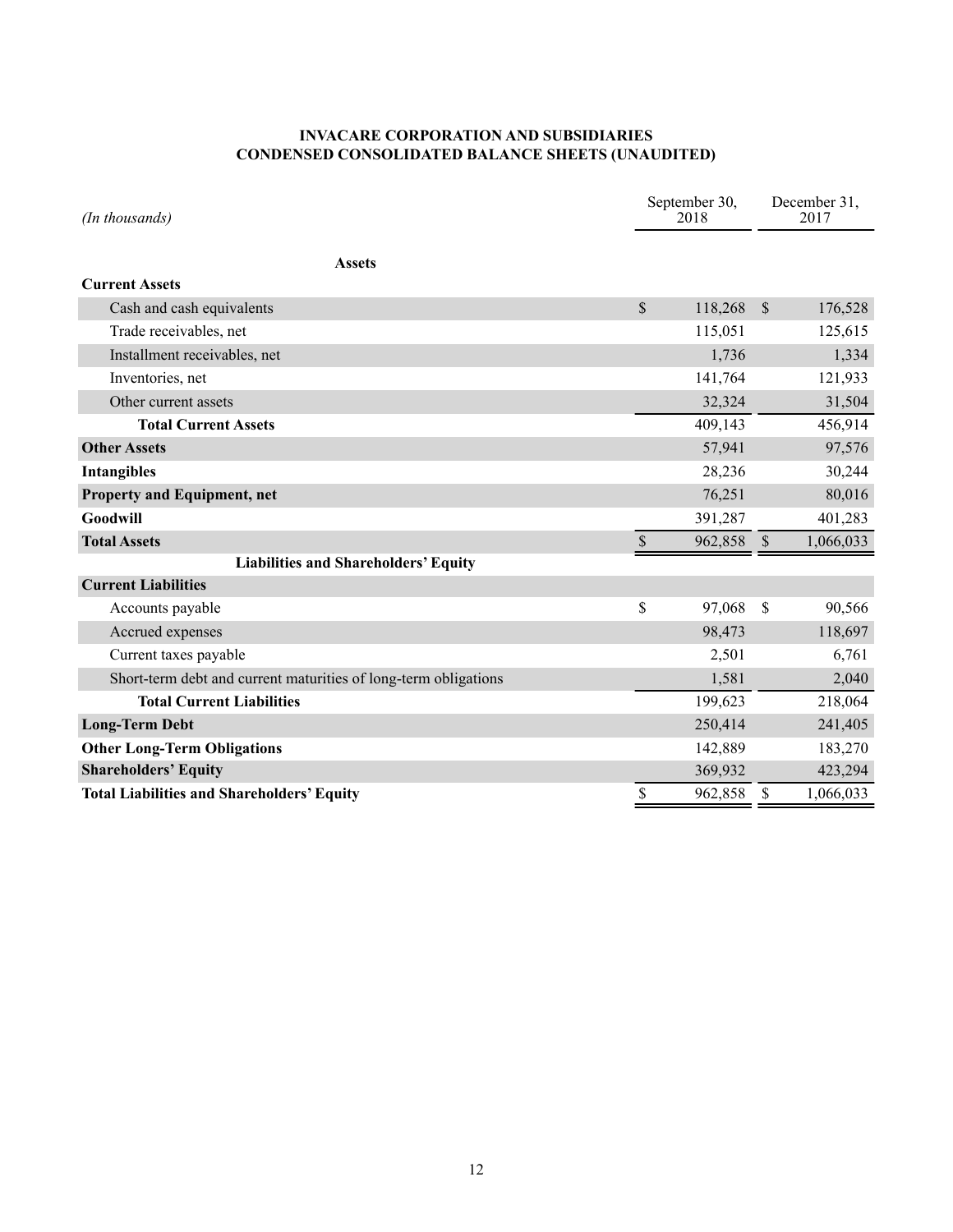#### **INVACARE CORPORATION AND SUBSIDIARIES RECONCILIATION FROM NET CASH USED BY OPERATING ACTIVITIES TO FREE CASH FLOW(d)**

|                                         |              | Three Months Ended |  |         |              | Nine Months Ended |                         |           |  |
|-----------------------------------------|--------------|--------------------|--|---------|--------------|-------------------|-------------------------|-----------|--|
| (In thousands)                          | September 30 |                    |  |         | September 30 |                   |                         |           |  |
|                                         |              | 2018               |  | 2017    |              | 2018              |                         | 2017      |  |
| Net cash used by operating activities   | S            | $(2,444)$ \$       |  | (2,899) | <sup>S</sup> | (49, 542)         | $\overline{\mathbf{s}}$ | (53, 367) |  |
| Plus:                                   |              |                    |  |         |              |                   |                         |           |  |
| Sales of property and equipment         |              |                    |  | 21      |              | 38                |                         | 211       |  |
| Advance payment from sale of property * |              | 3,524              |  |         |              | 3,524             |                         |           |  |
| Less:                                   |              |                    |  |         |              |                   |                         |           |  |
| Purchases of property and equipment     |              | (3,587)            |  | (1,885) |              | (7, 814)          |                         | (7, 389)  |  |
| Free Cash $Flow(d)$                     | \$.          | $(2,506)$ \$       |  | (4,763) |              | (53,794)          |                         | (60, 545) |  |

\* Represents the portion of the proceeds received in advance for the sale of the company's Insy, Germany land and building for which title does not transfer until April 2020.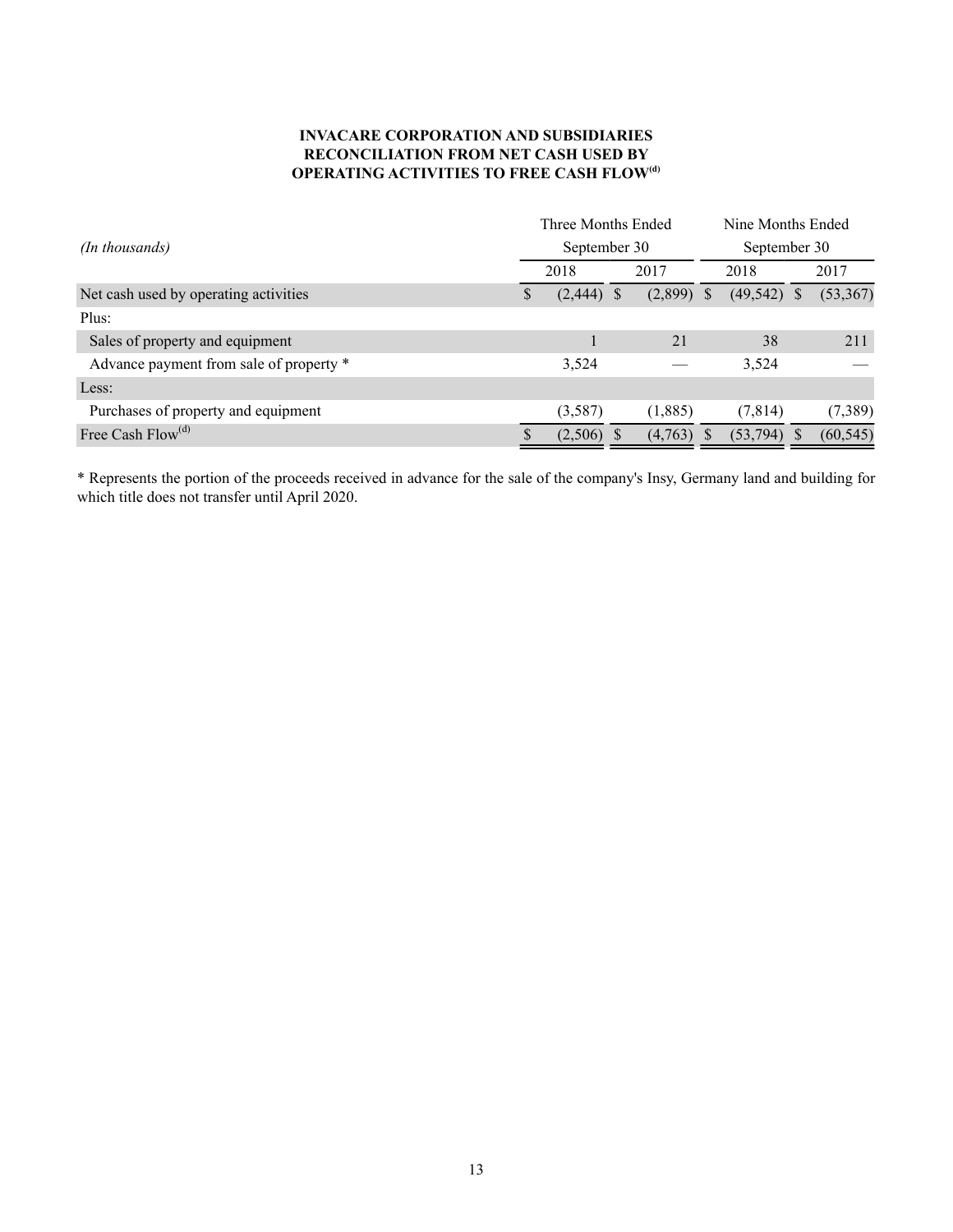### **Definitions of Non-GAAP Financial Measures**

<sup>(a)</sup> As used throughout this document, "constant currency net sales" is a non-GAAP financial measure, which is defined as net sales excluding the impact of foreign currency translation. The current year's functional constant currency net sales are translated using the prior year's foreign exchange rates. These amounts are then compared to the prior year's sales to calculate the constant currency net sales change. The "Business Segments Net Sales" table accompanying this release compares net sales as reported and net sales excluding the effects of foreign exchange translation by segment and for the consolidated company for the three and nine months ended September 30, 2018 and September 30, 2017, respectively. The company believes that this financial measure provides meaningful information for evaluating the core operating performance of the company. This financial measure is reconciled to the related GAAP financial measures in the "Business Segment Net Sales" table included in this press release.

<sup>(b)</sup> As used throughout this document, "constant currency sequential net sales" is a non-GAAP financial measure in which a given quarter's net sales are compared to the most recent prior quarter's net sales with each quarter's net sales translated at the foreign exchange rates for the quarter ended March 31, 2018. The "Business Segment Sequential Net Sales" table accompanying this release compares net sales for the three months ended September 30, 2018 and March 31, 2018 to each other with both periods translated at the foreign exchange rates for the three months ended March 31, 2018. The company believes that this financial measure provides meaningful information for evaluating the core operating performance of the company. This financial measure is reconciled to the related GAAP financial measures in the "Business Segment Sequential Net Sales" table included in this press release.

 $^{(c)}$  As used throughout this document, "adjusted net loss per share" ("Adjusted EPS") is a non-GAAP financial measure, which is defined as adjusted net loss<sup>(g)</sup> divided by weighted average shares outstanding, assuming dilution. It should be noted that the company's definition of Adjusted EPS may not be comparable to similar measures disclosed by other companies because not all companies and analysts calculate Adjusted EPS in the same manner. The company believes that its exclusion adjustments are generally recognized by the industry in which it operates as relevant in computing Adjusted EPS as a supplementary non-GAAP financial measure used by financial analysts and others in the company's industry to meaningfully evaluate operating performance. This financial measure is reconciled to the related GAAPfinancial measure in the "Reconciliation of Net Loss Per Share to Adjusted Net Loss per Share" table located after the Condensed Consolidated Statement of Operations included in this press release.

(d) As used throughout this document, "free cash flow" is a non-GAAP financial measure, which is defined as net cash used by operating activities less purchases of property and equipment plus proceeds, including advances from sales of property and equipment. Management believes that this financial measure provides meaningful information for evaluating the overall financial performance of the company and its ability to repay debt or make future investments. This financial measure is reconciled to the related GAAP financial measure in the "Reconciliation from Net Cash Used by Operating Activities to Free Cash Flow" table located after the Condensed Consolidated Balance Sheets included in this press release.

(e) As used throughout this document, "Earnings Before Interest Taxes Depreciation and Amortization" ("EBITDA") is a non-GAAP financial measure, which is defined as net loss plus: income taxes, interest expense-net, net gain or loss on convertible debt derivatives and depreciation and amortization. The company believes that this financial measure provides meaningful information which is used by financial analysts and others in the company's industry to evaluate the performance of the company. This financial measure is reconciled to the related GAAP financial measure in the "Reconciliation of Net Loss to EBITDA" table included in this press release.

(f) "Constant Currency SG&A" is a non-GAAP financial measure, which is defined as SG&A expense excluding the impact of foreign currency translation. The current period's functional constant currency SG&A expenses are translated using the prior year's foreign exchange rates. These amounts are then compared to the prior year's SG&A expenses to calculate the constant currency SG&A expenses change.

(g) As used throughout this document, "adjusted net loss" is a non-GAAP financial measure, which is defined as adjusted net loss before income taxes net of adjusted income taxes. Adjusted net loss before income taxes is computed as the net loss excluding the amortization of convertible debt discounts recorded in interest expense (\$2.9 million and \$8.6 million pre-tax for the three and nine months ended September 30, 2018, respectively, compared to \$2.6 million and \$6.1 million for the three and nine months ended September 30, 2017, respectively), and net gain (loss) on convertible debt derivatives (net gains of \$4.1 million and \$4.2 million for the three and nine months ended September 30, 2018, respectively, compared to net losses of \$2.6 million and \$2.7 million for the three and nine months ended September 30, 2017, respectively). Adjusted income taxes are computed as taxes as calculated for GAAP then adjusted for an expense or benefit at the statutory rate related to pretax adjustments related to locations